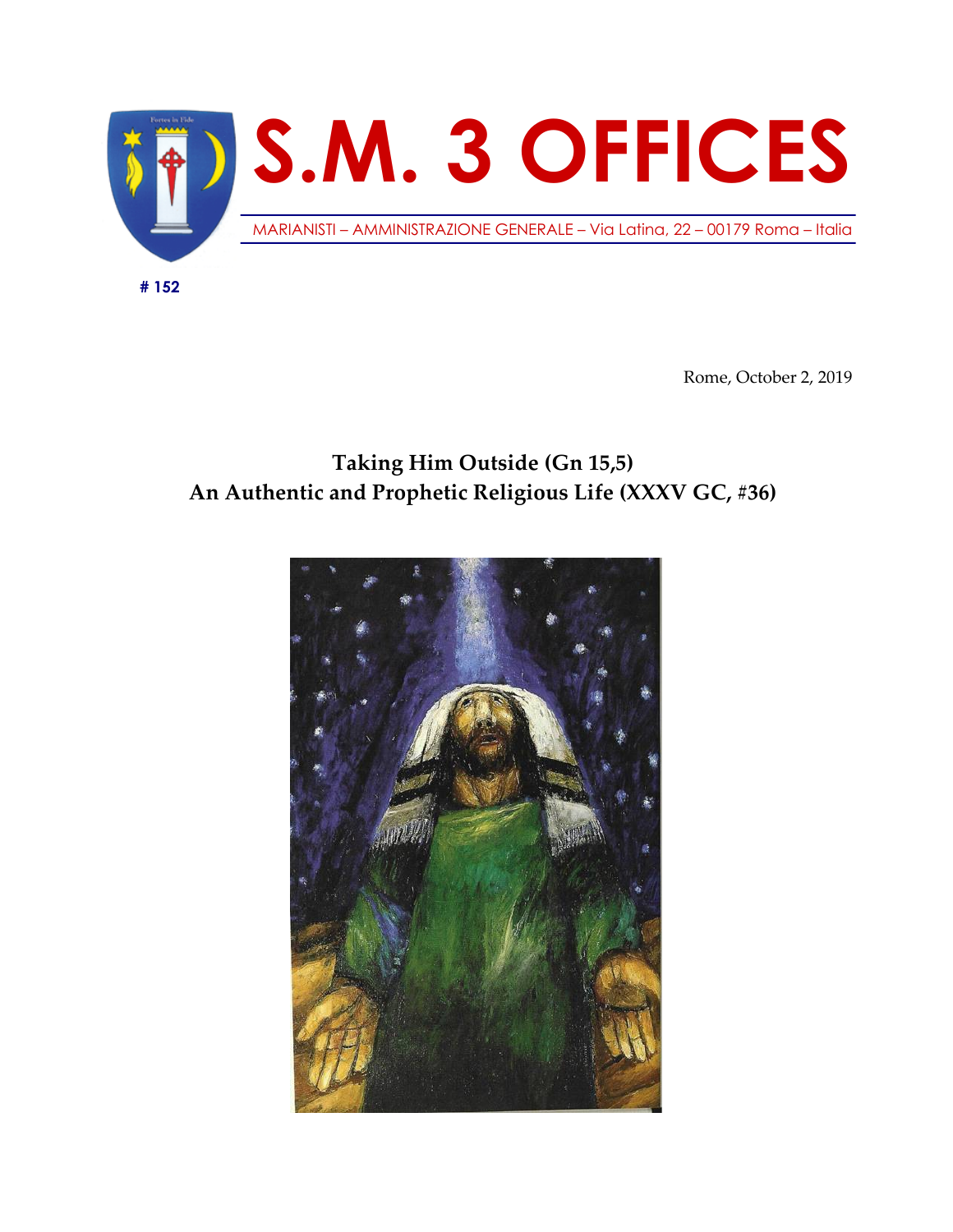#### **Summary**

Introduction: "Taking Him Outside" 1. A culture of self-referentiality 2. De-centered or other-referential beings 3. Reviewing our life 4. The cry of the victims of this world is: "Find me beforehand!" Conclusion

Our most recent General Chapter ("A Man Who Does Not Die; In Mission With the Marianist Family") reminds us of the importance of fidelity to our religious life, to "be the religious we are called to be in the Marianist Family" (which is the title of Chapter Two). It is in this context that the General Chapter calls us to "form ourselves in an authentic and prophetic religious life." Number 36 begins that section with these words:

"Self-referentiality and individualism, in which our vocation is centered in our own desires and not in our self-surrender to the Lord, threaten authentic religious life within community. We must live our vocation with depth and coherence. Strong initial formation provides this foundation and serious ongoing formation supports perseverance."

For this reason the recommendations that follow this number asks the Assistant General for Religious Life "propose articles and other related documents for reflection in Units and communities on the concept of self-referentiality, how it impacts the authenticity of religious life and ways to guard against it." (XXXV GC, #39).

The initial proposition submitted to the assembly asked for a reflection on this theme… but in the end the Chapter agreed on the idea of proposing "articles and other documents." Since I wished to remain faithful to the spirit of the original proposition, it seemed very important to me that I begin with this reflection. To live an authentic religious life is one of the greatest challenges that we always have. In addition, the culture in which we currently live presents us with many challenges to the contrary.

The reflection that I presently offer to you includes both of the following ideas: First, a reflection on self –referentiality and how that affects us; second, some suggestions concerning books and articles that could help us in our refection on this concern.

I have used sources (books, articles) in our three languages, but not all of the sources exist in all three languages. Thus, not all of you can use everything that is suggested, unless you are fluent in the three languages. For that reason, it seemed better to offer a more developed reflection, than a simple proposal of texts to read.

In sharing this reflection, I hope to start an open dialogue. I would be very grateful to receive suggestions of other books and articles that deal with this topic. Such books and articles could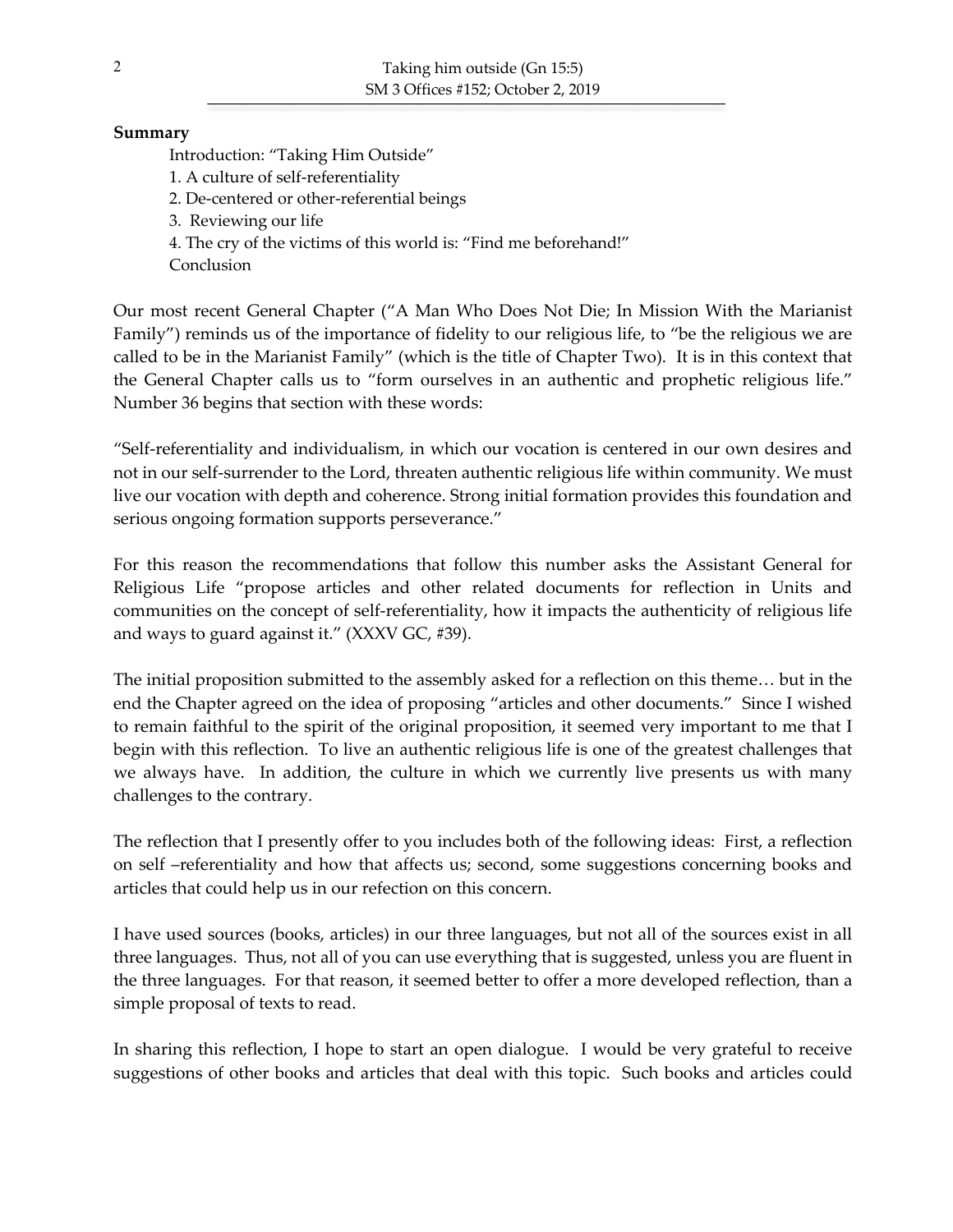reinforce what I write here, or even contradict it. We should always be looking for a dialogue that would help us to be more faithful to our vocation.

(**NOTE**: Sections 1 and 2 are a foundation of philosophical, sociological and biblical content, while sections 3 and 4 are reflections on our Marianist life and mission. They can be read and used independently.)

## **Introduction: "Taking Him Outside"**

*After these things the word of the LORD came to Abram in a vision, "Fear not, Abram, I am your shield; your reward shall be very great." But Abram said, "O Lord GOD, what wilt thou give me, for I continue childless, and the heir of my house is Eliezer of Damascus?" And Abram said, "Behold, thou hast given me no offspring; and a slave born in my house will be my heir." And behold, the word of the LORD came to him, "This man shall not be your heir; your own son shall be your heir." And taking him outside he said, "Look toward heaven, and number the stars, if you are able to number them." Then he said to him, "So shall your descendants be." And he believed the LORD; and he reckoned it to him as righteousness.* (Gn 15:1-6)

This is a biblical paradigm. The Word is always our first point of reference.

The story of Abraham begins with the invitation to leave his homeland and his father's house (Gn. 12). It is a normal and vital process in the development of our vocation. Depart, leave behind, move forward… These words are the driving force in the first years of our vocation. We have all left home, family, friends…

However, there is always something in us that resists. There is always something in us that seeks compensation. There is always something that I have to receive in return. Our material reality, our corporality, our need for survival, all permanently resist or oppose this dynamic of giving oneself and leaving.

We are embodied spirit and spiritual flesh. Initially the spiritual dynamic (the ideal) appears to attract us and is capable of grabbing us and moving us. We leave our house and that of our father. However, little by little, the promises may fade and the reality we are living may not be as nice as we expected. Then a voice begins to emerge more strongly, a voice that pulls back and asks for compensation and security.

*"But Abram said, "O Lord GOD, what will you give me, for I continue childless, and the heir of my house is Eliezer of Damascus?" And Abram said, "Behold, you have given me no offspring; and a slave born in my house will be my heir."* (Gn 15:2-3)

*What will you give me? ...You have not given me…*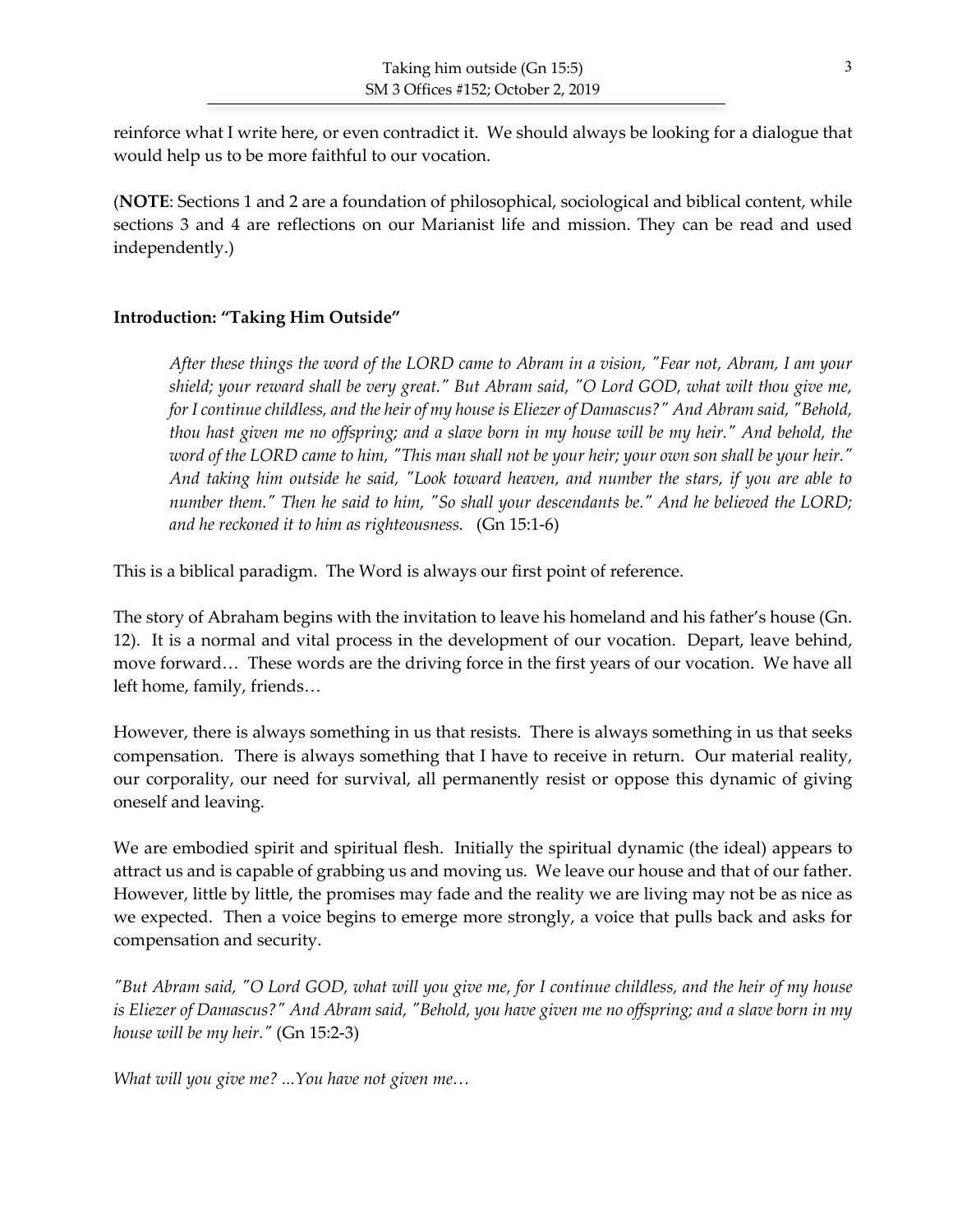Reproaches, conscious or unconscious, then arise in our hearts. They cause us to develop internal dynamics that arise from this perception: "I really have to take care of myself, because nobody is going to give me anything." This is a reproach arising from our most resistant egos. I want more, I need more, what I have received is not enough. You had promised, but what I received was not what I expected.

God's answer to Abram is that the promised will be fulfilled. God is faithful and will give what has been promised. What God does in response to the complaint is not to give, but to repeat the promise and then "take him outside".

That is to say, there comes a time when we "go out" (in response to a call, it is assumed) but there is a time when we need to "be taken out." There are times when God does the work and not us, because God knows well that we have really not yet left on our own. There is too much darkness outside and too much need within.

*"And taking him outside, he said to him: look up at the sky and count the stars if you can."*

That is to say, stop looking at yourself and what you do not possess, and believe in what you have been promised. Stop being fixated on what you lack. Raise your eyes and look much further. Look at what God has done, is doing, and imagine what God can do. Look at what God has given, is giving and imagine what God can give.

Stop looking at yourself.

## **1. A culture of self-referentiality**

#### **References**

ZYGMUNT BAUMAN, *Liquid Life,* Cambridge, Polity Press, 2005. BYUNG-CHUL HAN, *The Expulsion of the Other: Society, Perception and Communication Today*, Cambridge, Polity Press, 2018.

The "problem" of Abram is also ours today, as it has been for all people throughout history. In a sense, it's nothing new. It is an old struggle. It is that struggle with our ego as it demands attention and makes itself the center of attention. It is "original sin." That sin by which one refuses to be a "creature" but rather claims to "be like gods." Only I make sense. Only I am the reference point for what is real. There is nothing new under the sun.

The problem today is not that it happens, but rather that we do not see it as a problem. We are living in a culture which considers that attitude to be good and desirable. This is the culture of self-referentiality.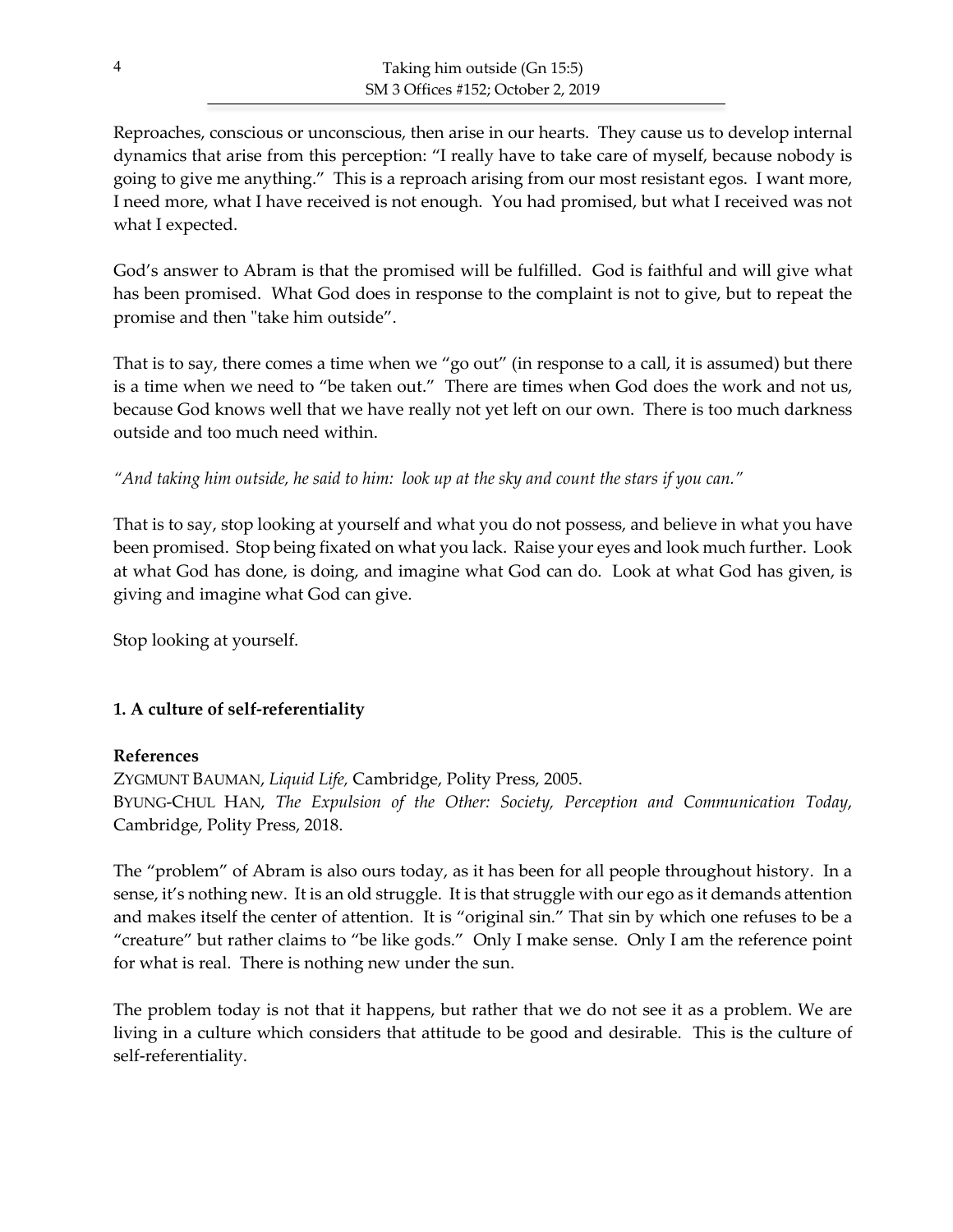The term "self referentiality" has undergone a semantic expansion in recent times. This expansion is due in part to Pope Francis. It is a term used in the fields of linguistics, literature and hermeneutics. The term also appears in sociological and psychological contexts. In those two areas, it applies generally to the human being. It is a term that appeared originally to express the changes produced in Western society. Now, in the globalized world in which we currently live, the term can found throughout the whole world.

I do not pretend to make a complete analysis of the situation. The truth is that more and more frequently we find situations which make show us that we live in a world in which the only valid reference for the human being is oneself, namely, our perceptions and our feelings.

A recent example is that of the Dutch businessman Emile Ratelband. He asked permission from the justice authorities of his country to change his birth date. Why? Because he feels 20 years younger than the date on his birth certificate. He was born in 1949 but he wants the birth certificate to show 1969.<sup>1</sup> No one doubts that he feels that way. It seems that even his doctors have told him that he has a physiologically younger body than his actual age. Pretending to change the date of his birth reveals the fact that the only valid reference is his own perception. There is no objectivity. Subjectivity is the controlling factor. The "real" is what I feel.

Our current Western culture, which is increasingly global, is on a journey of searching for identity and authenticity. On the one hand, this journey is revealing itself to be useless (as Zygmunt Bauman shows). On the other hand, it is shows itself to be dangerous by time and again eliminating that which is different (as the Korean philosopher Byung-Chul Hand shows in his book "The Expulsion of the Other").

Bauman, in the first chapter of his book "Liquid Life," (The Individual under Siege), begins with a reflection on the search for identity in the midst of difference. He says that paradoxically, it leads to a loss of individuality and an identification with the rest of the individuals. "'Individuality' is a matter of 'crowd spirit' and a demand enforced by a crowd. To be an individual means to be like everyone else in the crowd – indeed identical with everyone else".2 Bauman describes this situation as an "inconceivable dilemma." He then says that we should not understand this dilemma as a matter of logic that worries philosophers. Rather it is an eminently practical matter, which concerns all human beings throughout our lives. Clearly, we are speaking about the issue of identity and meaning. Bauman continues:

"Since to be an individual is commonly translated as 'to be unlike others' and since it is 'I', my self, who is called and expected to stand out and apart, the task appears to be intrinsically self-referential. We seem to have little choice but to look for a hint as to how to wander deeper and deeper into the 'inside' of ourselves, apparently the most private and sheltered niche in an otherwise bazaar-like, crowded and noisy world of experience. I look

<sup>1</sup> Newspaper El País, November 11, 2018.

<sup>2</sup> Bauman, Zygmunt. *Liquid Life*. Wiley. Kindle Edition. Position 338.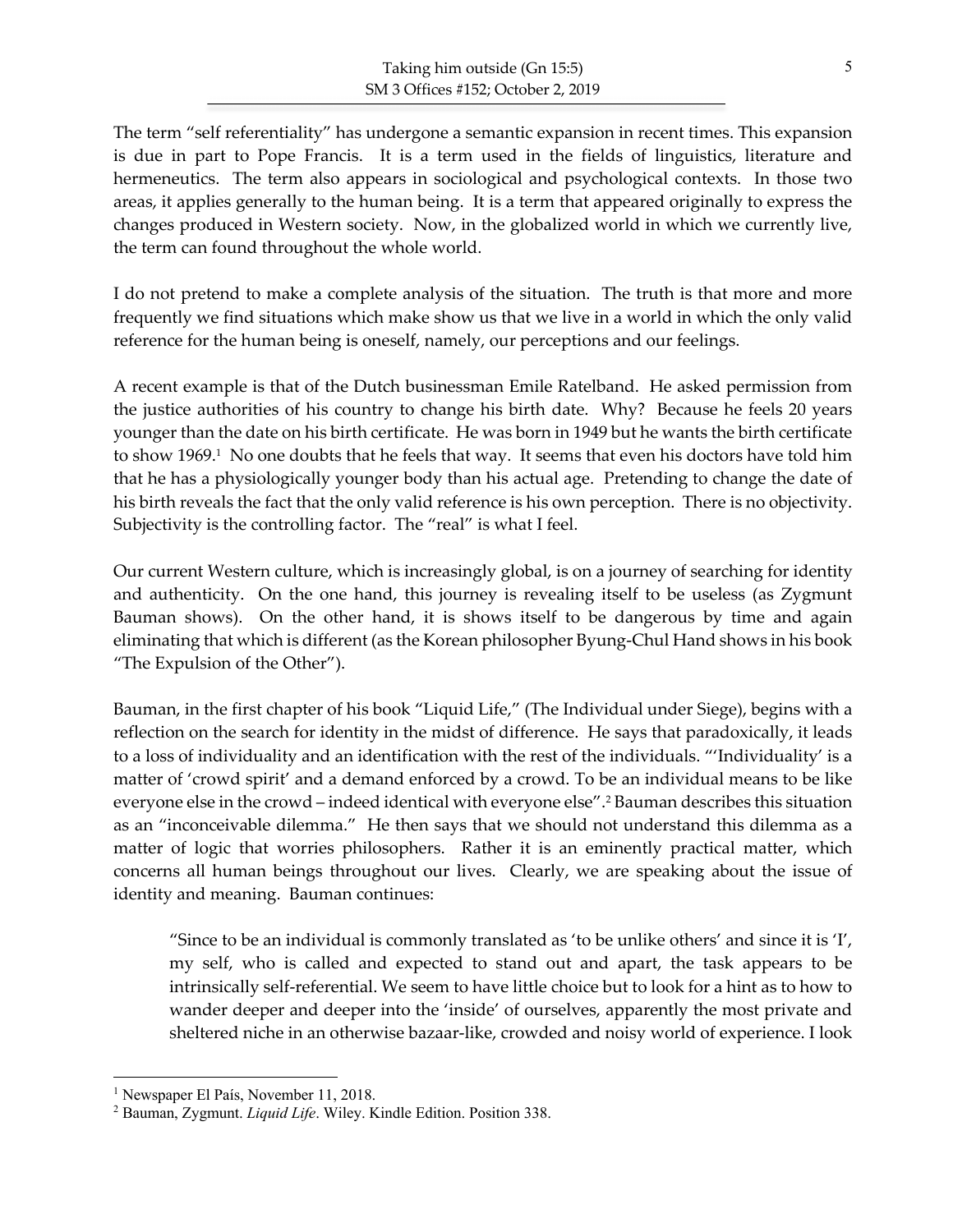for the 'real me' which I suppose to be hidden somewhere in the obscurity of my pristine self, unaffected (unpolluted, unstifled, undeformed) by outside pressures. I unpack the ideal of 'individuality' as authenticity, as 'being true to myself', being the 'real me'."<sup>3</sup>

In this way, we reduce identity to the internal, to sentiments and to emotions…:

"And so we listen especially attentively to the inner stirrings of our emotions and sentiments; this seems to be a sensible way to proceed, since feelings, unlike the detached, impartial and universally shared or at least 'shareable' reason, are mine and only mine, not 'impersonal'."4

Bauman continues by demonstrating that this "task of being individuals" is impossible. However, society itself is also responsible for providing the means to accept living with that responsibility. Over time, the idea of "individual" gives way to the idea of "identity." This idea contains in itself the idea of something proper, individual and unique. At the same time, these qualities are largely given by the group (society, community, culture…). That is why Bauman shows that there is an internal contradiction in this "idea of identity." He continues:

"The search for identity is always pulled in opposite directions; it is conducted under crossfire and proceeds under the pressure of two mutually contravening forces. There is a double-bind in which every claimed and/or pursued identity (identity as a problem and as a task) is entangled, and it can only struggle unsuccessfully to emancipate itself from it. It navigates between the extremes of uncompromising individuality and total belonging. (…) The road to identity is a running battle and an interminable struggle between the desire for freedom and the need for security, haunted by fear of loneliness and a dread of incapacitation."5

Subsequent to Bauman, the Korean philosopher, Byung-Chul Han, continues this reflection but advances it further. In this path of "identity search", he maintains, each one of us must do it alone. We have eliminated the "other", the "different":

"The times in which the other existed are gone. The other as mystery, the other as seduction, the other as eros, the other as desire, the other as hell, the other as pain – all of this has disappeared. Today, the negativity of the other gives way to the positivity of the same."6

Later in his book, he explains how this fact is the result of a search for supposed authenticity that eliminates the different in order to be oneself:

<sup>&</sup>lt;sup>3</sup> Ibid. Position 346.

<sup>4</sup> Ibid. Position 355.

<sup>5</sup> Ibid. Positions 618-619.

<sup>&</sup>lt;sup>6</sup> Han, Byung-Chul. The Expulsion of the Other: Society, Perception and Communication Today (p. 1). Wiley. Kindle Edition.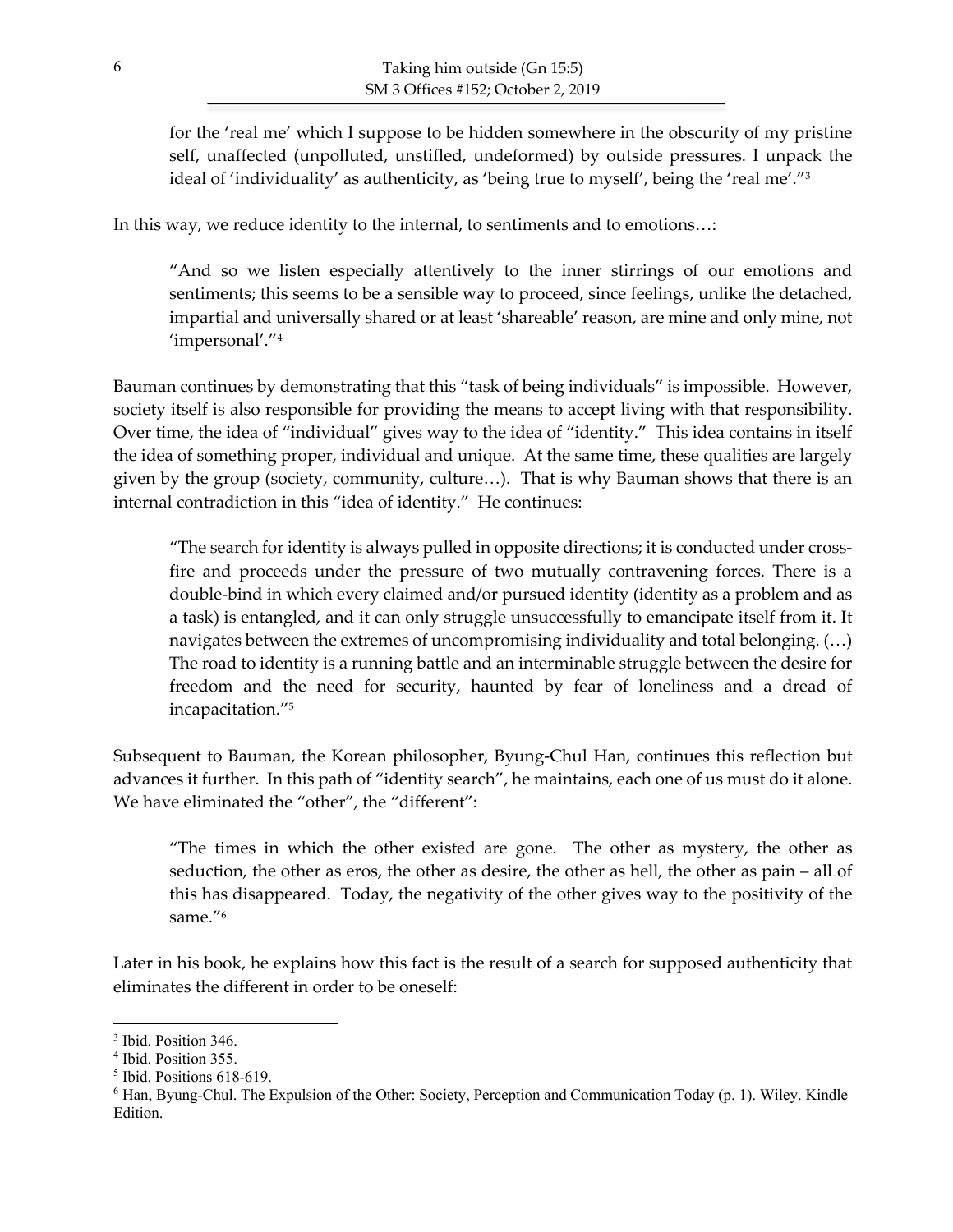There is much talk of authenticity today. Like all of neoliberalism's advertisements, it appears in an emancipatory guise. To be authentic means to be free of pre-formed expressive and behavioural patterns dictated from the outside. It prescribes that one must equal only oneself and define oneself only through oneself – indeed, that one must be the author and creator of oneself.7

Not surprisingly, Han's analysis points to the causes of this emancipatory process. These causes are precisely the promises of the serpent in Genesis: being like gods, knowing good and evil, and creators of themselves. There is no other reference except myself. Han continues:

The imperative of authenticity engenders a narcissistic compulsion. Narcissism is distinct from healthy self-love, which has nothing pathological about it; it does not rule out love for the Other. The narcissist, however, is blind to the Other. The Other is bent into shape until the ego recognizes itself in them. The narcissistic subject perceives the world only in shadings of itself. This results in a disastrous consequence: the Other disappears. The boundary between the self and the Other becomes blurred. The self diffuses and becomes diffuse. The I drowns in the self. For a stable self only comes about in the face of the Other; but excessive, narcissistic self-reference creates a feeling of emptiness.<sup>8</sup>

Therefore, we find that a culture of self-referentiality is destructive of society, community and the individual.



*The head is mostly an echo chamber*

El Roto Newspaper El País; October 10, 2018

<sup>7</sup> Ibid. p.19.

<sup>8</sup> Ibid. p. 21.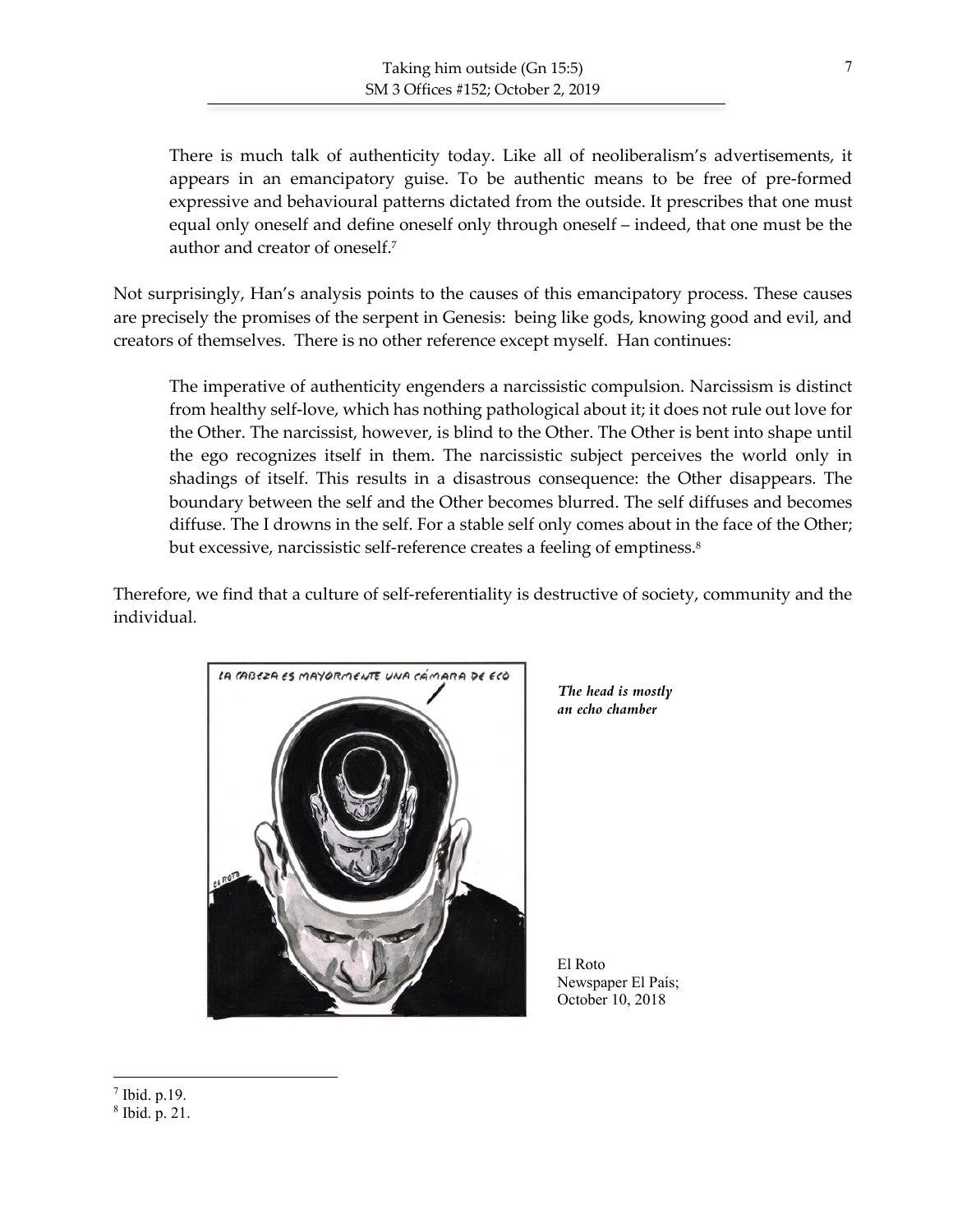## **2. De-centered or other-referential beings**

The underlying theme is anthropological. How do we understand each other? In other words, what does it mean to be human? The first question would put the reference in ourselves. However, is there a "definition" of person that is universally valid? Is there any way to say objectively: This is what it means to be a person? This would be another topic for reflection. For our purposes, it seems to me that our starting point must be the Word of God. Once again, while attempting to give nothing more than opening reflections, I propose some ideas from a non-believing woman, a psychiatrist and a bible expert. Her name is Marie Balmary. She proposes an analysis of the texts of the creation of man and woman rooted in psychoanalysis.

#### **References:**

MARIE BALMARY, *La divine origine*, Paris, Grasset, 1993. (Quotations are translations from the Spanish)

ANDRE WENIN, *Pas seulement de pain…,* Editions du Cerf, 1999. Trad. Española, *No solo de pan*, Salamanca, Sígueme, 2009.

In a typical psychoanalytic analysis, Balmary examines the appearance of the different personal pronouns in Genesis. That is, when the characters say "we," or "you," or "I." Since we are talking about identity and self-referentiality, I find it worthwhile to bring up this analysis here.

Balmary finds that the first "I" used by a human being in Genesis appears only after the sin in the garden. When Adam hides and he hears Elohim walking in the afternoon breeze, we read this dialogue:

*"Yahweh God called to the man. 'Where are you?' He asked. 'I heard the sound of you in the garden,' he replied. 'I was afraid because I was naked. So I hid.'"* (Gn. 3:9-10)

In Hebrew, the personal pronoun is not necessary since it is implicit in the verbal form. Thus, its appearance here is significant. Adam's answer in Hebrew is literally: "The voice of you I-haveheard in the garden and I-have-been-afraid, because I naked and I have-hidden."

So, the first "I" of the human being appears after sin, and to say: "I am naked." Adam had already spoken before in Genesis, but in the third person. Eve had also spoken, but in the first person plural (we will eat the fruit) and in the third singular (Elohim has said). This is the first time that man says "I", speaking of himself in the first person. What he says about himself is that he is a naked, hidden I, who is afraid of YOU.

It is interesting to note that it is an I that has just received a YOU. Elohim has said that it is not good for man to be alone. However, this I who has just received a YOU so that he would not be alone, has hidden himself, for fear of YOU. It is interesting to go backwards to see how that subject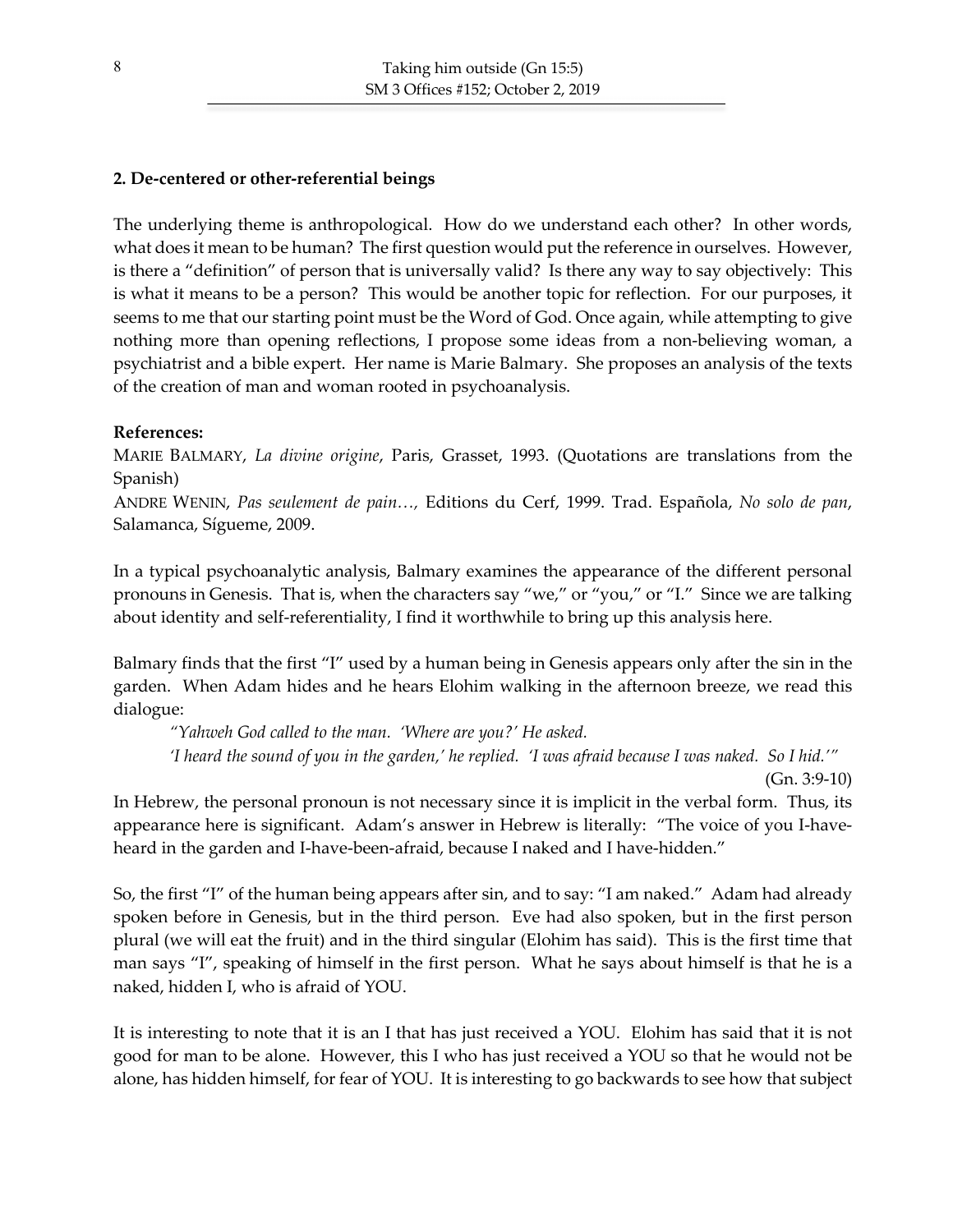has arisen, that is, these two human beings. What does the prohibition have to do with the appearance of the I?

When, in the second creation account, God creates the human being (Ha-Adam), he may eat of all of the trees in the garden except the Tree of Knowledge of Good and Evil. Just after this prohibition, he adds "it is not good for man (Ha-Adam) to be alone. I am going to make a helper *against-him*." We know that He presents all the animals. Adam does not find someone like himself in any of these animals. Elohim does not decide to make another Ha-Adam equal to the first one, so that he is not alone. Rather, he makes him sleep in order to get from his side someone who can "be a helper against-him," someone who can be at his side and in front of him.<sup>9</sup> "In this sense, the help *that would allow the human being to escape from isolation and death would be a face-to-face relationship based on the word, and no animal is capable of such a thing*."10

"Something" is not close enough to him, or near him, or before him. Animals could fill that hole. "Someone" is needed at his side and facing him. A subject, not an object.

"It is a desire much deeper than the desire for someone to be there and not before him as an object… but at his side. Hence the fact that the woman is taken "from the side" of the human being is important. It is the place where he desires it, his equal before the Other."11

There are many interpretations concerning the meaning of the mandate not to eat form the tree. The interpretation is not important for understanding the meaning of the creation of the other. The mandate occurs between the creation of Ha-Adam and the woman. We must consider this fact because all of the events are intertwined.

Unfortunately, the most widespread interpretation is the one that accepts what the snake says as true. According to this interpretation, a God, jealous of his power and knowledge, fears that man will be like Him and get his knowledge. That is not what God says. That is what the snake says that God thinks. We have somehow accepted the fact that Almighty God is the one who sets the rules. We must accept his conditions in order to play on the board of creation. If you do not accept them you are out of the game, you die. He is a God jealous of himself and of his power, who does not accept equals, but who sets the rules of the game. That is what the snake says, and we have accepted his interpretation.

Before such an abusive God, it seems logical that the human being wants to claim his autonomy, independence and Freedom. In today's culture, the minimum that can be expected from a moderately sensible and mature human being.

<sup>&</sup>lt;sup>9</sup> Many translations render Gn 2:18 as: "I shall make for him a helper" or "I shall make a help fit for him". The original Hebrew for "fit" is *ke negdô*, coming from *neged*, which root means "being in front of" or even "confront". In hifil means "Tell", "refer". (Cf. Following note).

<sup>&</sup>lt;sup>10</sup> Wénin, André, No solo de pan, p. 46.

<sup>11</sup> M. BALMARY, *La divine origine*, pp. 84-85.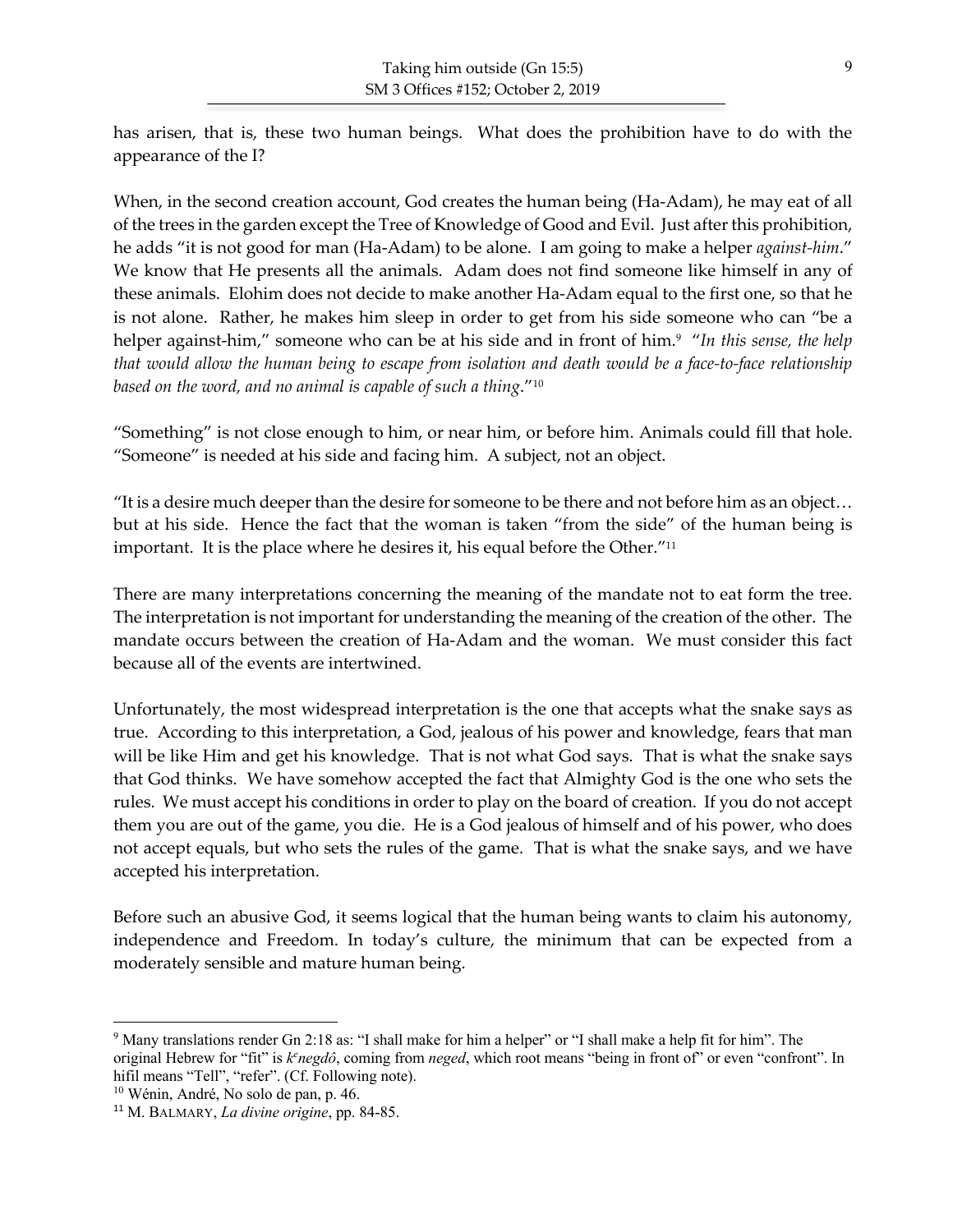The problem with this emancipation process is that it has assumed the snake's lie that God does not want us to be like Him is correct. He does what is necessary to insure that we do not get that knowledge, even to the point of killing us.

Yet, this is contradictory to what God has already said in the same book of Genesis, that he creates us in His image and likeness. We are already his image and His likeness. God calls us to be like Him.

The snake's deception goes further. He pretends to make man believe that by taking the object (the fruit), he will be able to reach the divine gifts of knowledge and eternal life. This is a perversion of the human condition at its root. That is precisely what destroys us as persons, believing that objects can give us divine life. That is what dehumanizes us.

It is in this sense that the prohibition must be understood. You can take everything except that one item. You cannot take all. We must respect that fact that there is a space that we must allow so that the other is another, a YOU. The other is not an object that is there for me and for my benefit.

We must always learn from that reality. We do not live for ourselves alone. It is also a fact that we need to nourish ourselves. God knows that and gives us all of the trees in the garden so we can live, all but one. We need to make space, to respect and give an opening to the other.

After the prohibition, God confirms that man is alone and that it is not good that he is alone. The woman appears - bone of my bones and flesh of my flesh. For that, we must make room both in the will of man (the prohibition) and in his own flesh (the rib).

The other can only exist if I make room, if I leave room for YOU, and if I conceive of YOU as YOU and not as something. It is interesting to note that when God presents the woman to the man, he is not yet able to address her as YOU. Rather, he still speaks of her in the third person – "This is bone of my bones."

In reality, I only exist facing YOU and with YOU. The self that pretends to exist by itself is committed to death. That is the profound meaning of the prohibition. If you eat everything, if you do not leave room for a YOU, then you die. You die not by divine "punishment," but by the human condition of being the "image and likeness" of God, as beings that need relationship. We need YOU.

This is how we can understand the verse in Genesis 3:22 in which God Himself seems to support the reasoning of the serpent. "Then Yahweh God said, 'Now that the man has become like one of us in knowing good from evil, he must not be allowed to reach out his hand and pick from the tree of life too, and eat and live forever.'" It is not a "material" problem – whether or not man provide himself with life and even live forever (could science come to that point? There are more and more signs that seem to indicate that we are moving in that direction). It is an "existential" problem. It perverts our essence, our authentic being, which is relationship.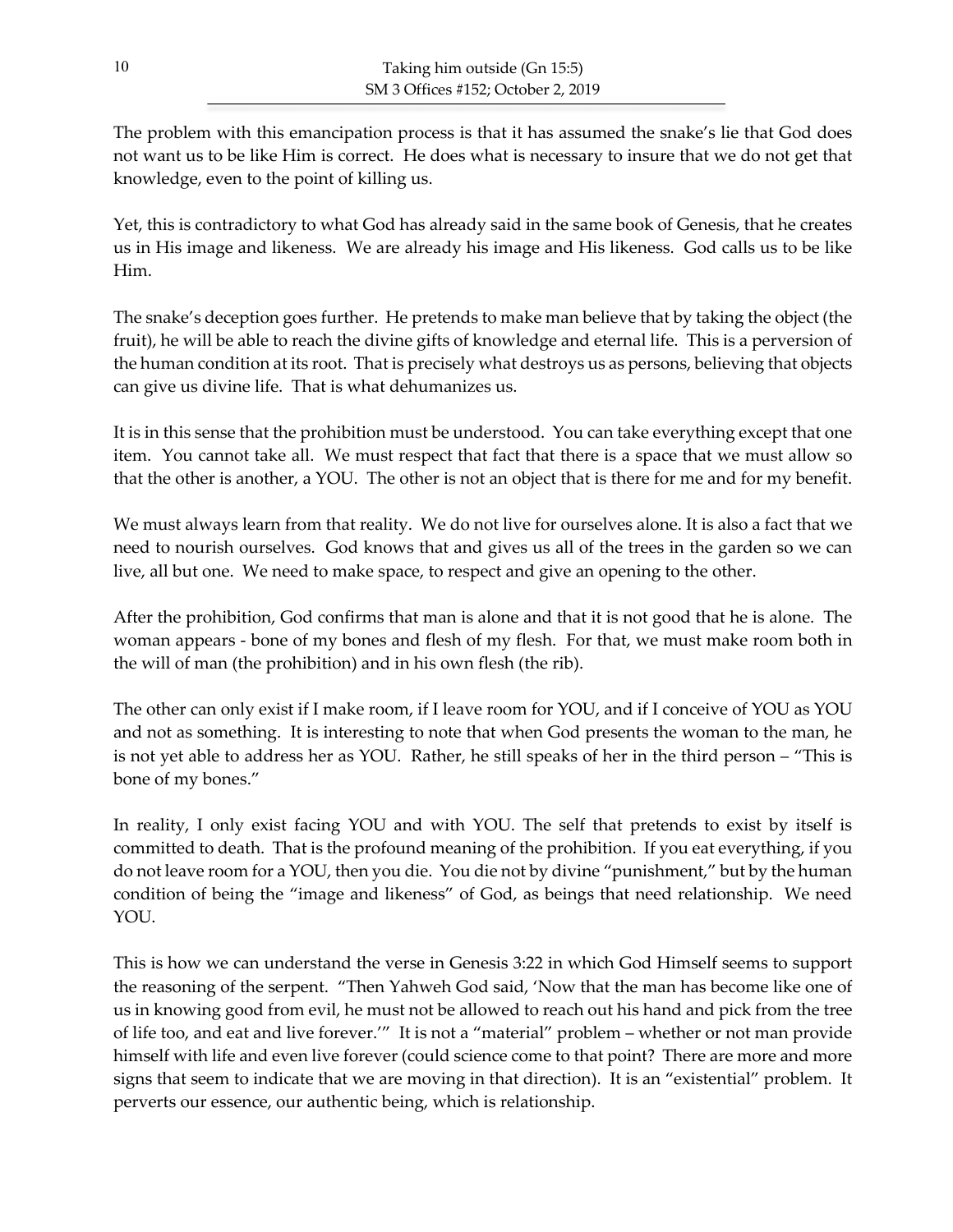In that sense, it helps to see that God Himself does not say "I" in Genesis until he has created man and woman. He uses the I to give the necessary food for men to live (until that time God had spoken impersonally or in the first person plural). God does not say I until he has created someone in his likeness, a YOU to address. That is when the I of God first appears:

"Look, to you I give all the seed-bearing plants everywhere on the surface of the earth and all the trees with seed-bearing fruit; this will be your food." (Gn. 1:29)

The I of God appears for the first time when the man and woman are already there. It appears in order to give food, to give them what is necessary to live. To "give to the other" is the key here. Somehow, the I does not exist until there is a YOU. If there is no YOU, there is no I possible.

## **3. Reviewing our life**

I do not know if it was necessary to "prove" that we are beings that exist only in relationship or to prove that our root is outside of us (how and why God created us). We are other-referential beings. Self-referential dynamics are necessarily dynamics of death. However, from time to time it is appropriate to return to the fundamentals.

Our *Rule of Life* in Article 2 states – "*Our goal is to be transformed into His (*Jesus Christ*) likeness and to work for the coming of the kingdom*." Article 1 has already established the fact that "*Its members…strive for the fullness of charity by consecrating themselves to God through the profession of the evangelical counsels and by placing themselves at the service of the Church*."

Therefore, our "references" are God/Jesus Christ and others, for the Church and the Kingdom. It seems that we sometimes forget that fact. The influence of our culture of self-referentiality is strong.

Pope Francis in EG 8 says:

"Thanks solely to this encounter – or renewed encounter – with God's love, which blossoms into an enriching friendship, we are liberated from our narrowness and self-absorption. We become fully human when we become more than human, when we let God bring us beyond ourselves in order to attain the fullest truth of our being."

Later, when the Pope warns of the risks for pastoral leaders (# 76-101) he develops that idea again. He does so when he begins to talk about these temptations, (# 78):

"One can observe in many agents of evangelization, even though they pray, a heightened *individualism*, a *crisis of identity* and a *cooling of fervour*. These are three evils which fuel one another.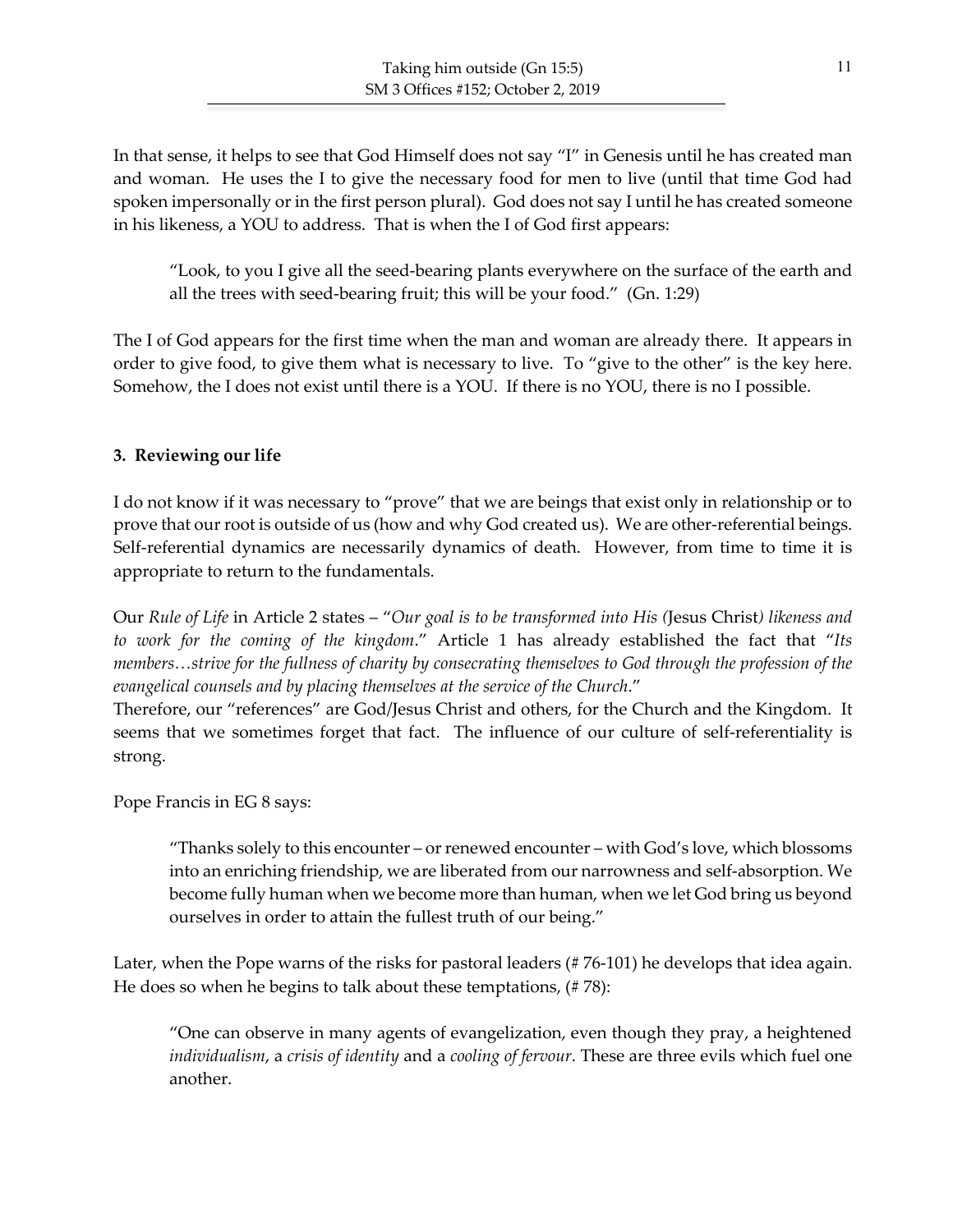Identity crisis, loss of fervor and individualism… inordinate concern for their personal freedom and relaxation…

I think all of this should lead us to spend time examining ourselves. In addition to ourselves, we should exam our communities, our way of living in the mission, our motivations for the mission. We should also examine our criteria in the acceptance and formation of new vocations, or in the processes of acceptance to perpetual profession and the priesthood. With the idea of provoking personal and community reflection, I offer some ideas concerning these issues. I am aware that they are nothing more than an outline of the issues. I hope that these ideas can serve as the beginning of community conversations. These conversations could help us adjust our personal and community lives.

#### **a. Formation and self-referentiality**

From the outset, the two terms do not seem to go together very well. However, the fact is that the young people who are joining the Society of Mary today share in, to a greater or lesser extent, this culture of self-referentiality. Globalization has done its job.

That is why it seems to me that the first task in initial formation is to detect the "seriousness" of the candidates. Is this person coming to give and to serve, or is he coming to see what he can get? Put another way, does this person come to answer a call, or is he "looking for a life" for himself? Is the initiative from God or is it his own? This last question is the most important one to answer. We cannot answer it directly, but through the vital attitudes that we observe in everyday life – in community life and in the attitude toward service. You have to listen to what he says about his prayer life and his spiritual life. We then must contrast what he says with his daily life in community and in the mission.

Only when there is a certain availability, a desire to open up and let others and THE OTHER into one's life, can the formation begin. The formation will consist essentially in continuing that process of learning to live in relationship, in reference to others and in obedience to God. In that sense, we can understand formation today as "changing references," or "de-centering" ourselves.

When they have arrived at perpetual profession or perhaps ordination, the fundamental criterion for acceptance to profession or ordination cannot be the will of the candidate. You cannot accept a person to profession or ordination because he "expresses a great desire." Wanting something a lot is not a sign of a vocation. As St. Ignatius of Loyola teaches, we must discern our desires. Wishing for good is not necessarily a sign that a desire comes from God. It can come from "my spirit." Here again we are dealing with self-referentiality. Hence, the need for a contrast with something more objective, or with someone more objective such as the community of the formators. This has been and should continue to be the common practice.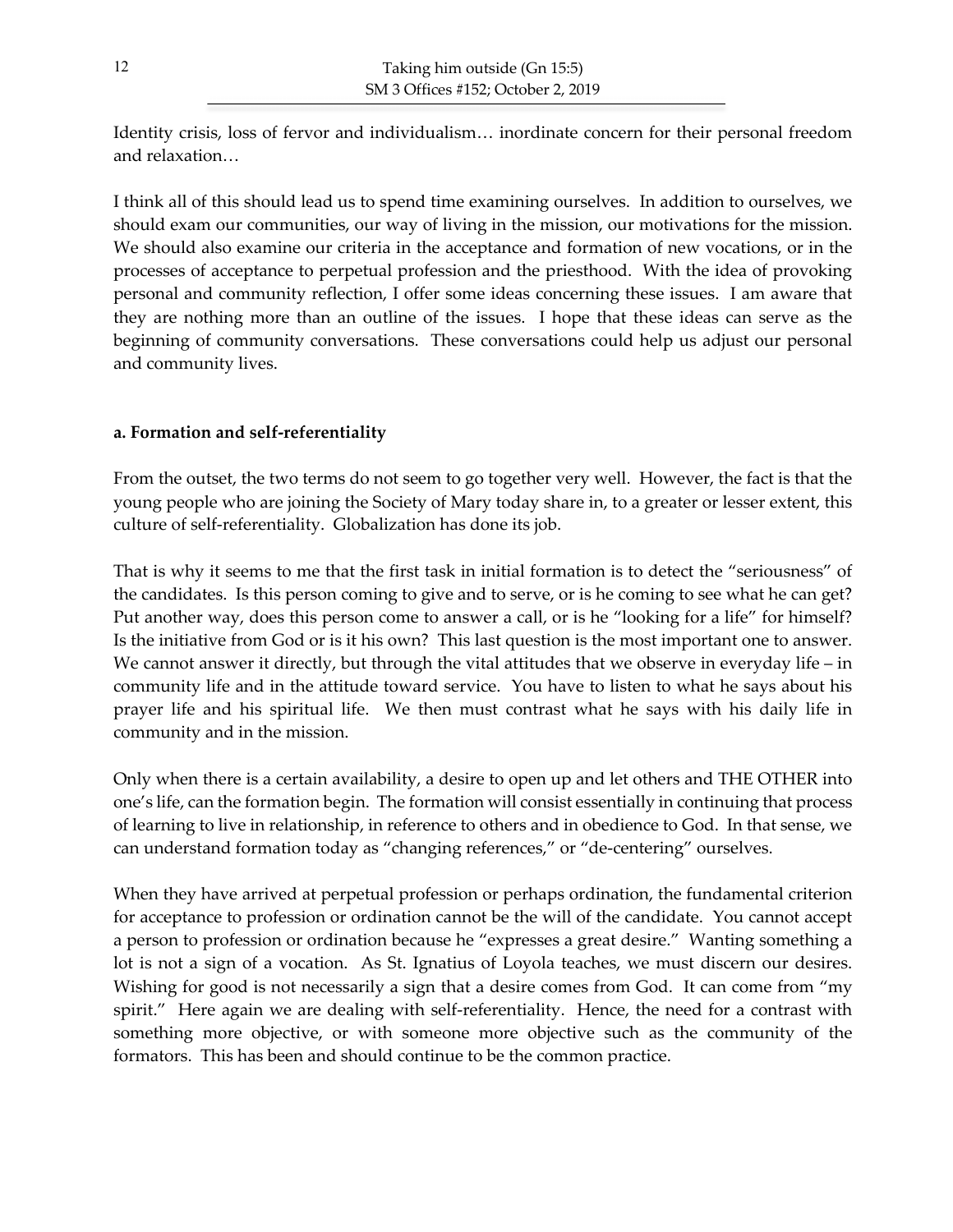The problem is precisely that when we are in a culture of self-referentiality this discernment becomes complicated. We often see in reports that people support the acceptance of a candidate "because he expresses a great desire." We assume that, in some way, desires must be satisfied (yours today, and mine tomorrow).

## **b. Community Life**

What is true for people in initial formation is no less true for us. Community life is one of the keys to discernment, to checking our growth in the spiritual life. We know well that it is one of the essential components of our vocation. Our common life is not simply a matter of practical organization (we save time, money or are more effective…).

Community life is a gift from God. "We give ourselves to community life in order to bear witness to God's love, to attain holiness, and to fulfill our apostolic mission." (RV 34) That is, it has a witness function, a conversion and personal transformation function, and a missionary function.

Highlighting for the moment the second function, we can understand that the community is the great gift of God to get us out of ourselves in order to avoid this self-referential tendency. Without pretending to anything more than start a reflection, I present two models of community that seek to avoid just that.

- The communities where each one is on his own. This community model is one in which the least common is agreed upon. Any movement beyond that is understood as a threat to my life or my mission or to… (You can add other excuses). This type of community is a community of non-aggression, no questioning, in the name of autonomy, maturity and personal responsibility. However, this normally hides behind self-referential lives that seek to minimize the impact of common life on private life.
- The communities that I make in my "image and likeness." This a community model in which only those who accept a series of concrete ways of life that are common only to a few people. Those who want to live there must accept this way of life. Only they can live there. We make clear to superiors that they should not send anyone to the community who is not willing to live like that. At a first glance, this model is apparently less self-referential than the first model. In fact, the only thing that changes is that the reference is I and a few people like me.

Obviously, there are no ideal communities. It is worth the effort to check and see if our community "takes us out of ourselves," or if we are very comfortable in a place, where nobody bothers me or questions me.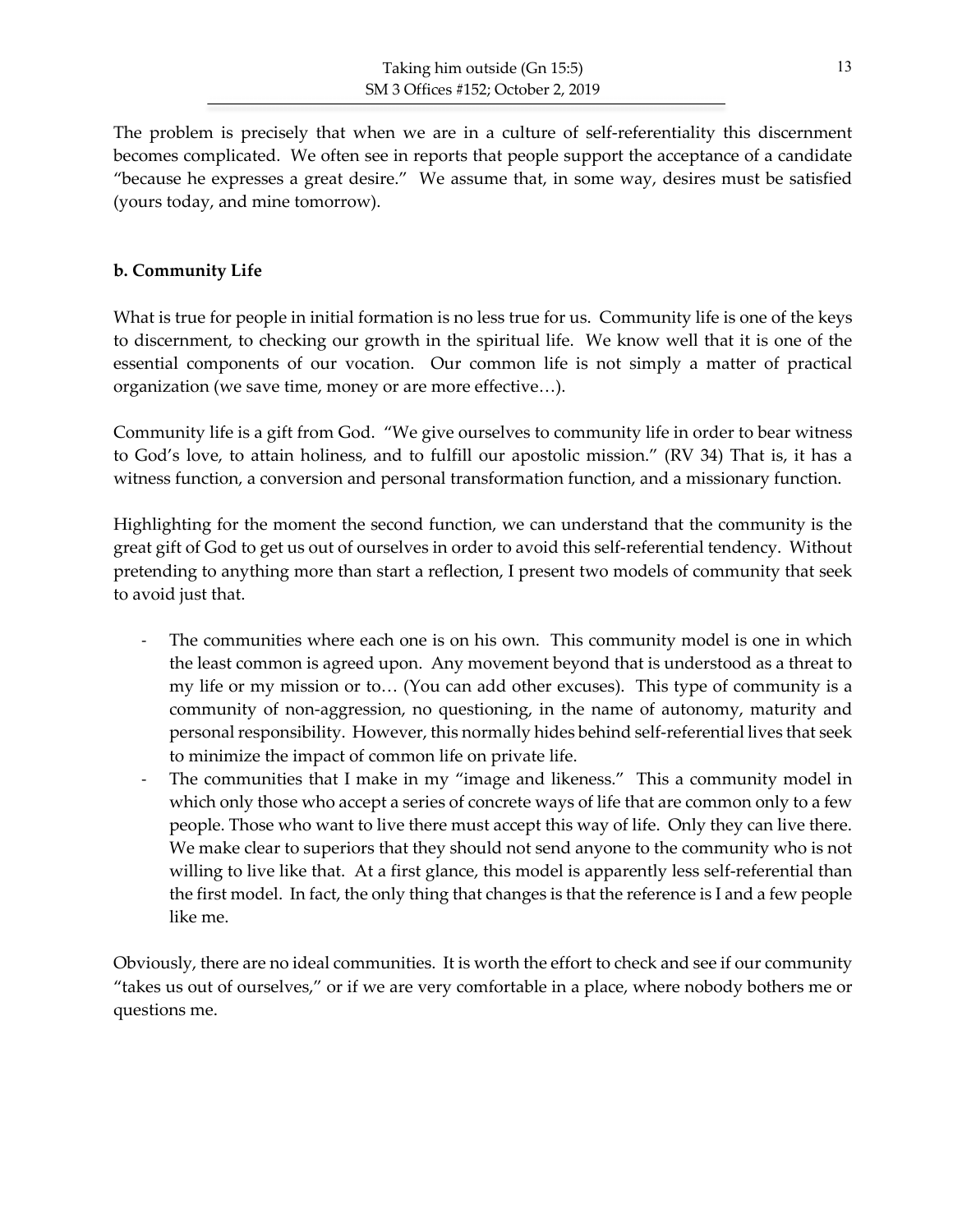## **c. Prayer and Liturgical Life**

When we talk about our life of prayer, we enter a more complicated field of discernment. Most of what happens there is "inner" and, therefore, has a higher risk of being self-referential. At the same time, when God touches us inside, that is much more effective than any psychological or group therapy dynamic. Hence, the importance of spiritual direction. Good spiritual direction helps a person verify that he is being honest in the search for God's will and does not reinforce personal desires.

Our *Rule of Life* states: "In order to be faithful to our calling as Marianists, and to grow in the life of faith, we devote an hour of each day to personal mediation." (RV 55) Our most recent General Chapter reminded us of this necessity (XXXV CG, no. 32) adding "daring to give space to God, to listen to God, and provide a counter-cultural witness to the world." That is the essential – to give space to God and to listen to the Lord, to be faithful to our Marianist vocation. It is a countercultural testimony because the culture we live in pushes us in the opposite direction. We must affirm ourselves in our will, in our "identity" (understood as "what I decide I am"). We are very aware of what fidelity to this daily practice costs us. We are aware of how easily we leave meditation for other more urgent or more important things (we tell ourselves and believe what we tell ourselves). Fidelity to personal meditation is the best antidote to self-referentiality. "Thanks solely to this encounter – or renewed encounter – with God's love, which blossoms into an enriching friendship, we are liberated from our narrowness and self-absorption." (EG 8)

Speaking of personal prayer and meditation, reference to the Word of God is essential. It is all about listening, letting THE OTHER talk to us. If the "content" of meditation is my desires, my problems, and myself, then there is a great risk that we will not ground our personal prayer in the Word, but simply ponder about our own desires or wounds. For example, meditating on the Word of God from the current liturgical day, or from specific books of the Bible, gives a certain "objectivity" to our prayer. That is, we avoid the risk of remaining only in our problems, by asking the Lord to help us or give us light. The Word gives us the opportunity to listen, taking us out of ourselves, or at least, it gives us that opportunity. We know that when we have a specific problem, everything we see or hear is stained with the color of that problem.

The practice of *Lectio Divina* that the XXXIV General Chapter (2012) recommended goes one step further – it is listening to the Word in community. It is personal meditation, personal listening as well as common listening. I not only pray with what I have understood, but also with what others have understood. It helps objectivity because it can make me see that I am filtering the Word, as it interests me.

The liturgy is a step further in this "objectivity." I am no longer there as an individual subject but as a collective one. I pray as a member of the Church. I continue to suspect that much of the resistance to the liturgy (boring, says nothing to me, too hard to understand) is a result of selfreferential tendencies. It is hard for us to join something much bigger that does not express what I want or feel. The liturgy is not just an expression of the celebrant, nor of the praying community.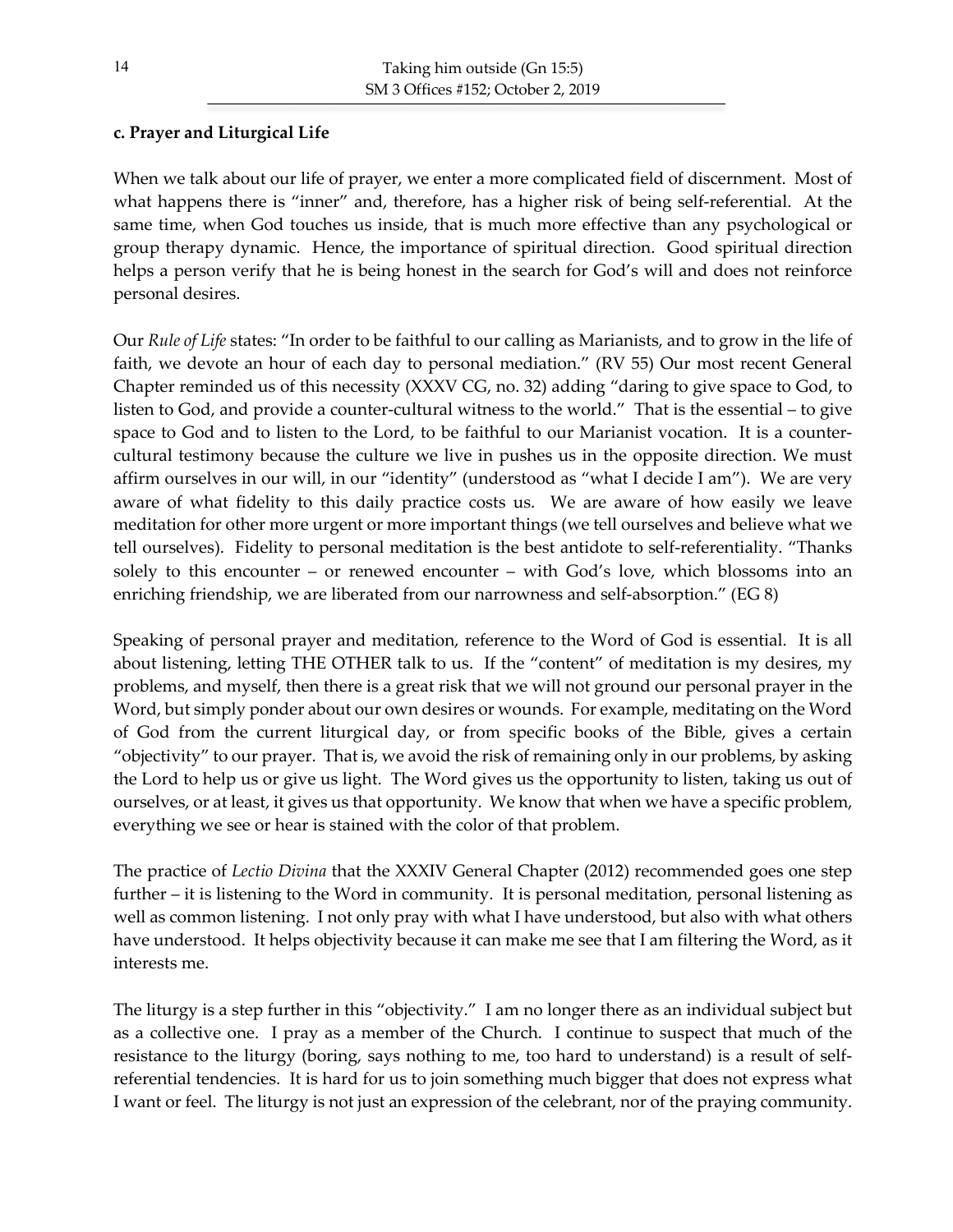It is something bigger; there is a bigger framework, which pushes us to get out of ourselves. To express our personal or small group intentions, there are devotions.

A note to priests about the liturgy – We do not base faithfulness to the liturgy, to its norms, on some kind of magical rite or alchemy that only works if we follow the rules to the letter. It is about removing the subject, the ego, from the center. The "I" must recede in the face of something much bigger that happens there. Instead, we must contemplate, thank and celebrate, not become the central figure. A good example that is often misunderstood is the number of times that people "evaluate" masses on the quality of the homily, as if it were the most important part of the Eucharistic celebration. Another thing is the recommendation that some churches make at certain times when they indicate that "for pastoral reasons" we may do things differently. There the emphasis is on the recipients of the celebration, not on the celebrant. It is not a permit to "express" ourselves better or be noticed more. The less we interfere with the Mystery and let Grace act and be present in the sacraments and reach its recipients, the better we fulfill our mission. We do this without denying in any way that grace always become incarnate.

#### **d. Mission**

"Do whatever he tells you." It cannot be clearer – whatever He says.

I think that this is one of the areas where self-referential tendencies are most visible. The resistance encountered by superiors when they wish to change brothers from one mission to another is a clear case. The spirit of the current culture is very obvious in this instance. It concerns the person who takes the initiative, who "looks for work" and changes jobs if conditions do not satisfy – always me at the center.

Obviously, we cannot deny at all that we must be competent and professional in our work. Consequently, we are not qualified for everything. We really need to discern whether I am really at the service of my Unit's mission or the mission of the Society of Mary, or am I looking for my place in the world. We must always be aware of the motivation behind everything we do. We must discern.

In addition, I believe that a certain "disability" is always necessary in our mission. We must be aware that we are not perfectly prepared. We are not fully capable of fulfilling what we have been asked to do. It would be very opportune to meditate again on the Second Letter to the Corinthians. I remind you at this point about one of the clearest passages in this regard – "We hold this treasure in pots of earthenware, so that the immensity of the power is God's and not our own." (2Cor 4:7)

Our fundamental mission is to make ourselves available to grace, so that grace can then reach the world. It is to make ourselves similar in everything to the Son. Let us recall again Article 2 from our *Rule of Life*. "Our goal is to be transformed into his likeness and to work for the coming of his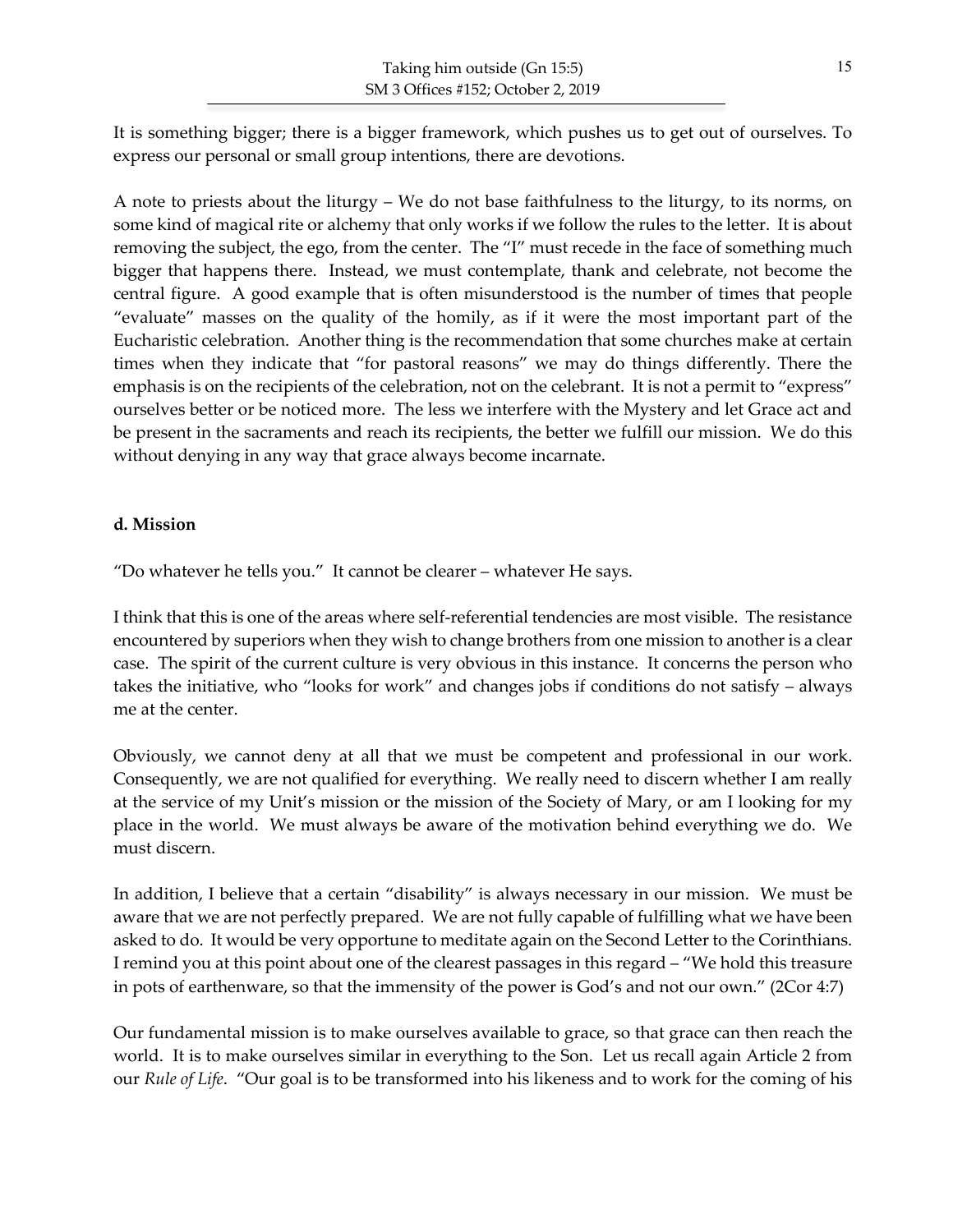kingdom." Over time, I have discovered that there are two principles, apparently contradictory that guide missionary dynamics.

### • **You only give what you have.**

It seems obvious, yet it is not always clear. I mean that only to the extent that we "own" ourselves, are we "owners" of our life and can then give ourselves. It is about maturity and about owning one's life in order to surrender it. That is why good formation is so important. A formation that makes us mature people in the measure of our real possibilities. However, we can never forget that we always carry this treasure in earthenware pots. We cannot ignore necessary self-care and attention to our needs. However, we do all this so that we are able to give ourselves, not hold ourselves back. Pope Francis warns of this temptation:

"Today we are seeing in many pastoral workers, including consecrated men and women, an inordinate concern for their personal freedom and relaxation, which leads them to see their work as a mere appendage to their life, as if it were not part of their very identity. At the same time, the spiritual life comes to be identified with a few religious exercises which can offer a certain comfort but which do not encourage encounter with others, engagement with the world or a passion for evangelization." (EG 78)

Thus, we have to take care, train and prepare in order to give ourselves. We are never entirely "owners" of ourselves. We are never fully prepared. What can really drive us to give ourselves is not our preparation, but a love so great that it will take us out of ourselves. Only the experience of God's love can make us masters of ourselves while at the same time allowing us to surrender to the mission. Again, Pope Francis says: "Here (in the encounter with God's love) we find the source and inspiration of all our efforts at evangelization. For if we have received the love which restores meaning to our lives, how can we fail to share that love with others? (EG 8).

I think it is worth recalling here Jesus' invitation to trust the Father:

*"That is why I am telling you not to worry about your life and what you are to eat, nor about your body and what you are to wear. Surely life is more than food, and the body more than clothing! Look at the birds in the sky. They do not sow or reap or gather into barns; yet your heavenly Father feeds them. Are you not worth much more than they are? Can any of you, however much you worry, add one single cubit to your span of life? And why worry about clothing? Think of the flowers growing in the fields; they never have to work or spin; yet I assure you that not even Solomon in all his royal robes was clothed like one of these. Now if that is how God clothes the wild flowers growing in the field which are there today and thrown into the furnace tomorrow, will he not much more look after you, you who have so little faith? So do not worry; do not say, "What are we to eat? What are we to drink? What are we to wear?" It is the gentiles who set their hearts on all these things. Your heavenly Father knows you need them all. Set your hearts on his kingdom first, and on God's saving justice, and all these other things will be given you as well. So do not worry about tomorrow: tomorrow will take care of itself. Each day has enough trouble of its own."* (Mt 6:25-34)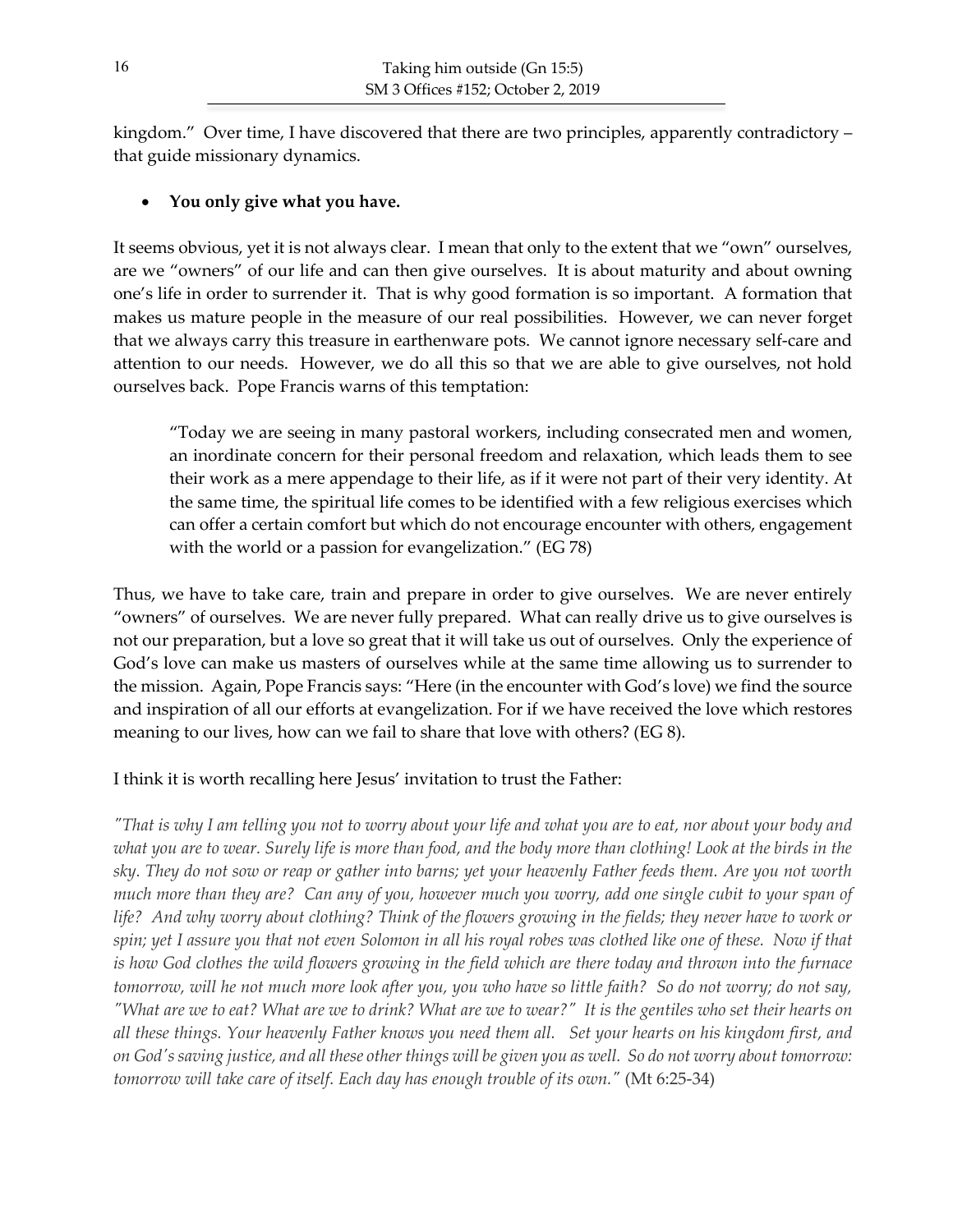## • **…you only have what you give**

It is the mystery of the dynamics of love. It is to believe the dynamics of the Kingdom:

*"Unless a wheat grain falls into the earth and dies, it remains only a single grain; but if it dies it yields a rich harvest. Anyone who loves his life loses it; anyone who hates his life in this world will keep it for the eternal life. Whoever serves me must follow me, and my servant will be with me wherever I am."* (Jn 12:24-26)

In love, you only have what you give. It is the mystery of the Cross. Here there is little to say, but much to pray about, meditate on and worship.

## **4. The cry of the victims of this world is: "Find me beforehand!"**

#### **References:**

TONINO PALMESE, *I giovani e il futuro: dalla minaccia alla speranza*, Catanzaro, Rubbettino Editore, 2005.

MIGUEL BENASAYAG Y GERARD SCHMIT, *Les passions tristes. Soufrance psychique et crise sociale*, Paris, La Découverte, 2003.

A culture of self-referentiality generates "problems" at more than the anthropological level. These "problems" have their implications for our consecration and religious vocation as well as the way we understand our mission. It also has very important implications for our worldview and the how and where of our mission.

A culture of self-referentiality also generates an essentially unfair system. It is unfair in itself, not simply because of its excesses. In a 2004 article by J. Seabrook in The Guardian, he discusses the poverty generated by the neo-liberal system. He states:

"The urban poor are emblematic of the  $21<sup>st</sup>$  century. Neoliberal policies have accelerated the growth of slums while at the same time subsidies for agriculture and nutrition have been withdrawn, health and education have become commercialized products, water has been privatized and sanitation has almost been abandoned."12

Seabrook says that by 2030 experts estimate that almost 25% of humanity will live in these slums, outside the system. From the comfortable positions of Europe and North America, it is relatively easy to forget this, because we do not see it every day.13 Bauman, echoing this article, comments

<sup>12</sup> Seabrook, Jeremy, «Powder keg in the slums», *Guardian*, September 1, 2004.

<sup>&</sup>lt;sup>13</sup> A recent book on this topic: Lessenich, Stephan, *Living Well at Others' Expense: The Hidden Costs of Western Prosperity*, Cambridge, Polity Press, 2019.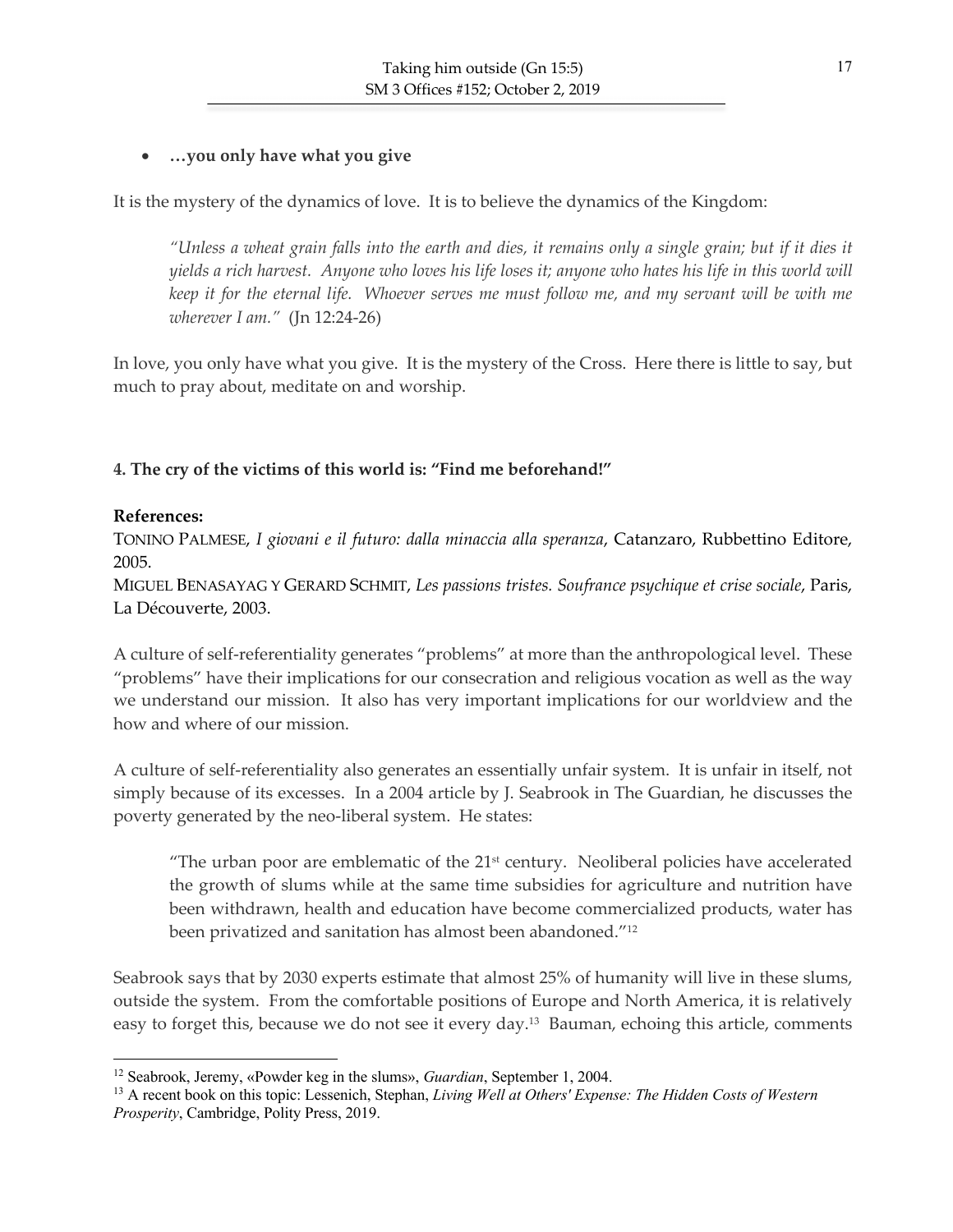that "*the heroes of Seabrook's story are exiled to the far end of the scale along which the places of all humans in our progressively individualized society are plotted.*" Later he adds:

"They are the dregs, the waste and the rejects of the global free trade and economic progress that on one (our) end of the spectrum sediments the joys of unheard-of affluence, while dumping unspeakable poverty and humiliation at its other end, and sprinkling fears and gruesome premonitions over all its length."14

Those of us who worked in these slums know that this is not an exaggeration. There is waste and devastation. They live this way. It is true that we cannot solve the "problem." We are not directly responsible for it. However, we cannot fail to see that our way of living, our culture, is generating this reality. Does this reality have some implications for our personal and community lives? Is there anything I/we can change? Further, thinking about our mission, are we doing what we have to do?

We have a great potential when working in education. How are we educating? Are we preparing more leaders for this system that inevitably generates human waste? I am very aware that systems change from the inside, not the outside, not by getting out of the way and criticizing. Maybe, we should review, in each place and circumstance, what we do and why we do it.

The Italian Salesian Tonino Palmese<sup>15</sup> reflects on the reality of the youth in postmodern Europe. He reflects on the role of education in offering the youth of the 21<sup>st</sup> century the possibility of looking towards a future different from that offered by the current system. Palmese is partly inspired by a study done by two psychiatrists, Miguel Benasayag and Gérard Schmit.16 He lays out the problem as follows:

"Especially in our first world, there are millions of young people who are often thrown into their existence and look at their future with concern, or worse, they want to ignore it. To many, this view is not so much a promise to build, but a threat to avoid. Given these considerations, I recognize with greater clarity those lines of suffering and anguish that cross transversely through the existence of our young people. These young people come from varied situations. They come from the wealthiest to those immersed in terrible socioeconomic areas. They have depressed faces. Faces that have difficulty even in receiving a caress, because often this is a fruit of market logic, or worse, pathological logic. Then, I wonder how this future can be built if today it is no longer possible to receive that caress that allows for hope?"17

<sup>&</sup>lt;sup>14</sup> Bauman, Zygmunt, *Liquid Life*, Wiley. Kindle Edition. Position 467.

<sup>15</sup> Palmese, Tonino, *I giovani e il futuro: dalla minaccia alla speranza*, Catanzaro, Rubbettino Editore, 2005.

<sup>16</sup> Benasayag, Miguel & Schmit, Gerard, *Les passions tristes. Soufrance psychique et crise sociale*, Paris, La Découverte, 2003.

<sup>&</sup>lt;sup>17</sup> Palmese, Tonino, p. 17.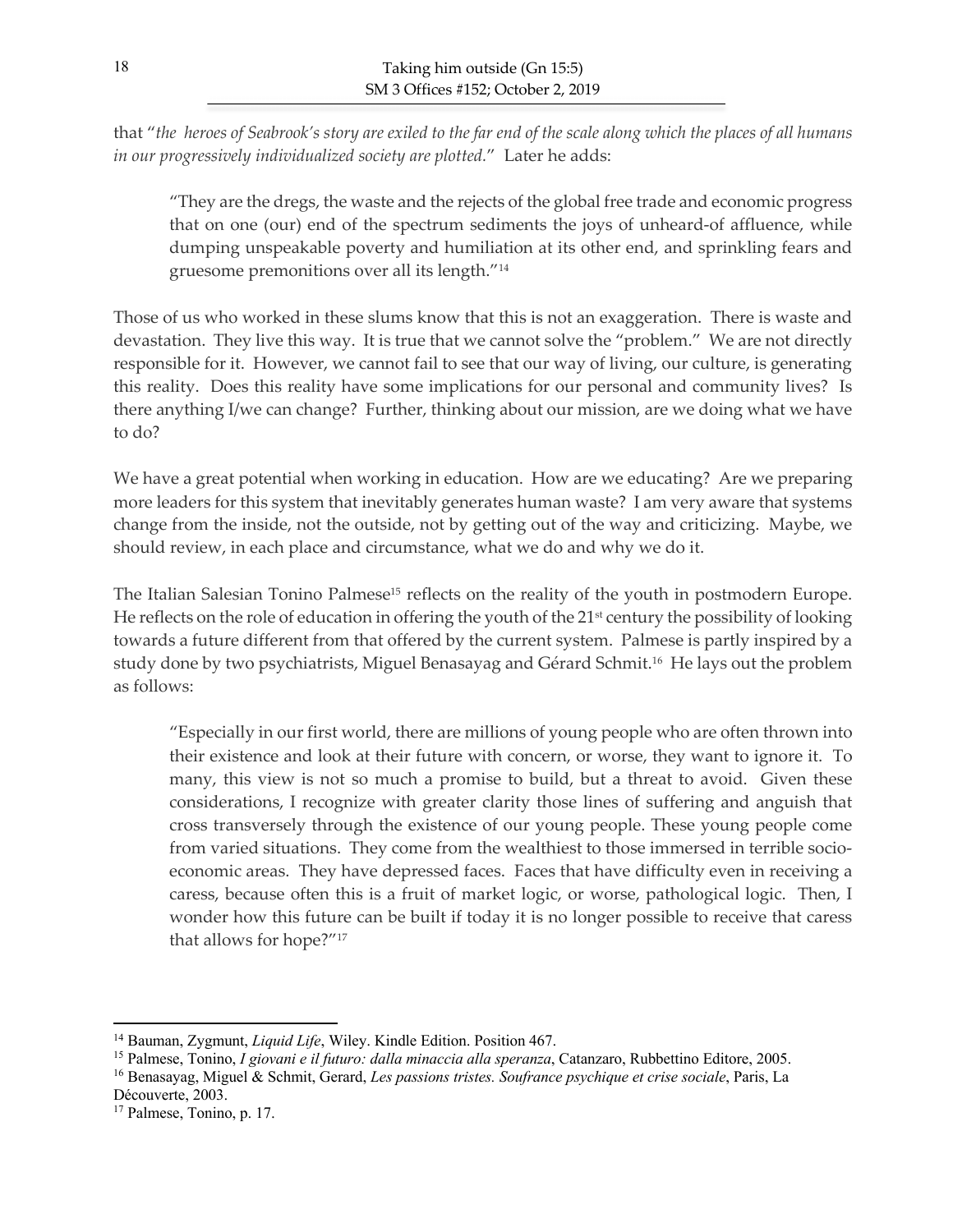Of course, the only possible point of reference allowing us to move forward on this path is Jesus Christ and the Gospel. Palmese proposes the case of Jairus' daughter (Lk 8:49-56). Jairus goes to the Teacher and asks for the healing of his daughter. On the way, his servants tell him that the girl has died. Jesus then says: "Do not be afraid, only have faith and she will be saved." When they arrive at the house and find everyone crying Jesus says; "Stop crying; she is not dead, but asleep." Palmese comments:

"Given this statement, the rest of the community, made up of adults, immediately moves away. (…) It is easier in face of a tragedy to say that there is nothing to do. (…) According to the Messiah, they should not think of the young woman as dead, but simply asleep. The problem must always go back to the relationship. The Nazarene knows well that between Him and the young woman there can be no death relationship."18

He then proposes that the first commitment should be to eliminate from our language all expressions and all language that speaks of "salvific impossibility." The meeting he had with a young man from a juvenile detention center, which he had recounted earlier, is a vital example:

"I visited various educational agencies. Among these, there was a juvenile detention center. At the end of the meeting that included speeches, music and images, there was an affectionate and grateful farewell from those "locked up" young people. A young man approached me. He hugged me and whispered these words in my native Neapolitan language: «*Tonì, stamm'a sentì: se per caso avesseme nascere n'ata vota, pe' favore, ncuntrammece prima. Sarà meglio pe' tutte e dduie. Così, io nun stonghe in carcere e tu me ncuntre int'a nu posto cchiu belle*».*"19*

Here is a young man who believes that a different future is possible… because of meeting each other. A different future is possible… for both of us. It can be better for both of us. I will not be in jail and you will find me in a more beautiful place. But the important thing is that we must meet again. That seems to matter more than getting out of jail.

"Find me beforehand." It is the call of the millions of people expelled from the system, of the millions of young people threatened by the future – find me. Come out to meet me. Beforehand. Because it is still possible that what has happened will not happen again. Another future is possible. Nothing is impossible for God.

Believe in an ever-open future… because God saves.

Create relationships that are open to hope… because God saves.

Here is an attitude and a task for our mission, wherever we are and in whatever circumstances we find ourselves. However, we must remove ourselves from the center and hang on to the ONE who saves.

<sup>18</sup> Ibid. p. 19.

<sup>19</sup> *"Tonino, listen to me: if we happen to have to be born again, please find me beforehand. It will be better for both of us. Then I wouldn't be in jail, and you'd find me in a nicer place."* Ibid. p. 18.